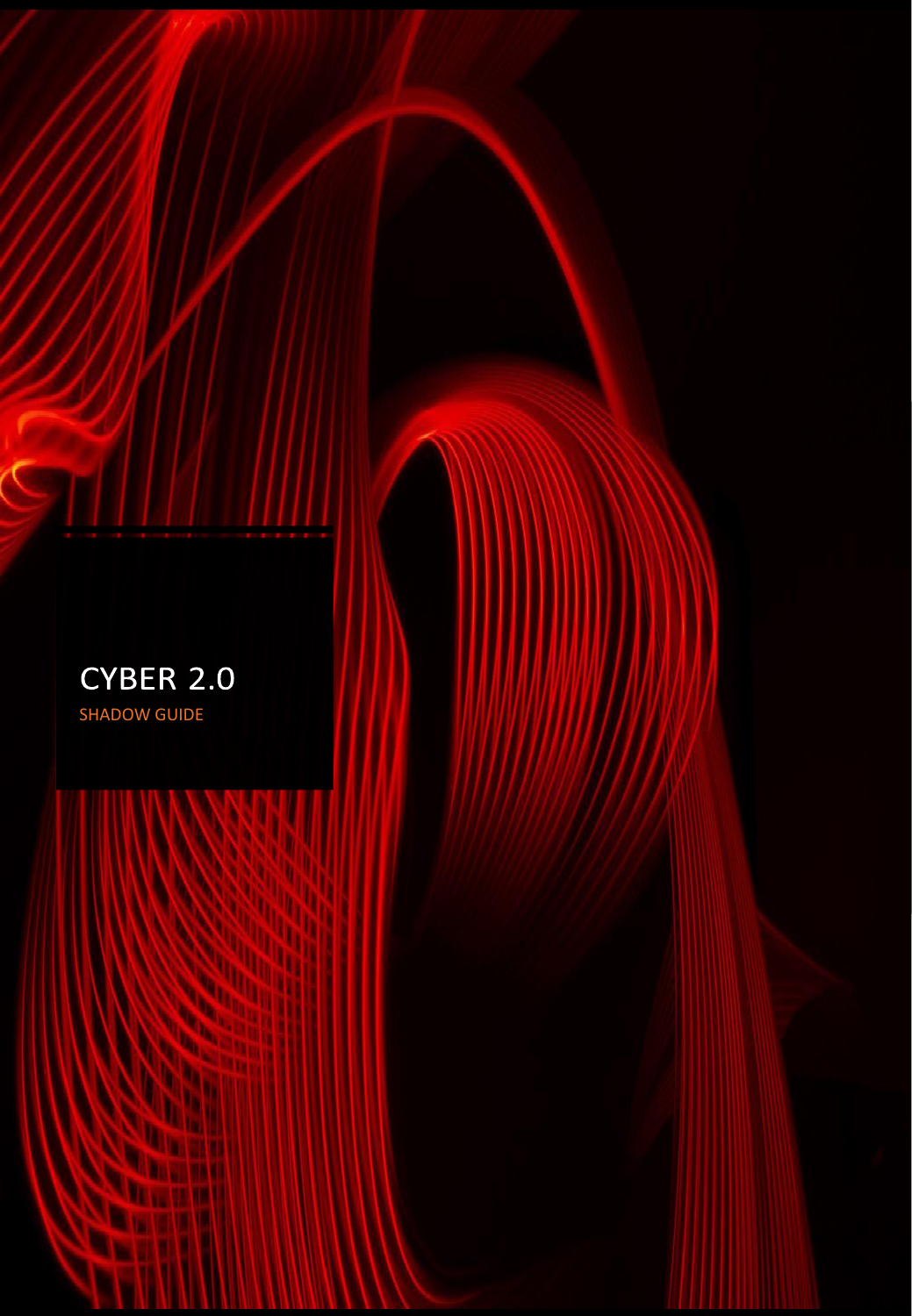### About

- **The Shadow system is Cyber 2.0 Analyzing System, that enables you to view, analyze and** understand, the apps, processes and end-points behavior in your network.
- The system helps to mitigate attacks and receive various alerts regarding malicious activities in the network.

### Home Tab:

|   | Home          | Analyzer Report System<br><b>Status</b> |                         | <b>Cyber</b> | Organization x Cyber 2.0 | $\sim$                 | 785<br>Noa Astrogano                      |        |
|---|---------------|-----------------------------------------|-------------------------|--------------|--------------------------|------------------------|-------------------------------------------|--------|
|   | Excel<br>csv  | Print<br>Copy                           |                         | $\sim$       |                          |                        | + Search:                                 |        |
|   | <b>Status</b> | Hostname                                | <b>Logged User</b>      | $\div$ Group | <b><i>¢</i></b> Status   | <b>Last Connection</b> | O <sub>5</sub>                            |        |
|   | D W M         | APOLLO11                                | APOLLO11WosheM          | Cyber 2.0    | Monitor                  | 9 months ago           | <b>Microsoft Windows 10</b><br>Enterprise | $\sim$ |
| × | <b>DWM</b>    | APOLLO11                                | APOLLO11WosheM          | Cyber 2.0    | Monitor                  | about a year ago       | Microsoft Windows 10<br>Enterprise        |        |
|   | D W M         | <b>CYBER-OFFICE2</b>                    | CYBER-OFFICE2\Cyber 2.0 | Cyber 2.0    | Monitor                  | about a month ago      | Microsoft Windows 10<br>Enterprise        |        |
|   | <b>DWM</b>    | CYBER-PC1                               | <b>CYBER-PC1\Cyber</b>  | Cyber 2.0    | Defense                  | 6 months ago           | <b>Microsoft Windows 10</b><br>Enterprise |        |

- Displays a list of protected computers in the organization that are connected to Cyber 2.0 cloud.
- Use the built-in search bar on the top right corner in order to access a specific computer.
- The Information can be Printed, copied or exported to excel or CSV format.
- Clicking on any computer, will display all the apps used by this specific computer.
- Use the filter bar to arrange information according to various parameters, such as date or hostname.

### Status Tab:

- The Status tab contains three sub-tabs:
	- **1. Suspicious Applications:**

| Home                                                                                                                                                                                 | Analyzer Report System |           | <b>Cyber</b>                        | Organization x Cyber 2.0 |                                    | Noa Astrogano                                                                                                   |  |
|--------------------------------------------------------------------------------------------------------------------------------------------------------------------------------------|------------------------|-----------|-------------------------------------|--------------------------|------------------------------------|-----------------------------------------------------------------------------------------------------------------|--|
| Email Alert<br>=                                                                                                                                                                     | Date:<br>Select Type - |           |                                     |                          | Search:                            |                                                                                                                 |  |
| Suspicious Apolication                                                                                                                                                               |                        |           |                                     |                          |                                    |                                                                                                                 |  |
| Application Executable $\frac{1}{2}$ Display Name $\frac{1}{2}$ Application Version $\frac{1}{2}$ Computer's Name $\frac{1}{2}$ Group $\frac{1}{2}$ Discovery date $\frac{1}{2}$ MD5 |                        |           |                                     |                          |                                    | $\div$ Type $\div$ Action $\div$                                                                                |  |
| utorrentie.exe 4                                                                                                                                                                     | WebHelper              |           | DESKTOP-UERIPQU Cyber 2.0 15/4/2022 |                          | 678C913D9B5E1043873DEC4B63CEA371   |                                                                                                                 |  |
| 3.5.5 46206.exe 11                                                                                                                                                                   | <b>USINE</b>           |           |                                     |                          | <b>FERINA TOST AT HIS CASE NOT</b> | the contract of the contract of the contract of the contract of the contract of the contract of the contract of |  |
| 3.5.5 46206.exe 11                                                                                                                                                                   | <b><i>Channel</i></b>  | 1855 4786 | - 日本海の日本の新来社の日本 - 日本語の発表 - 1        |                          |                                    | the contract of the contract of the con-                                                                        |  |



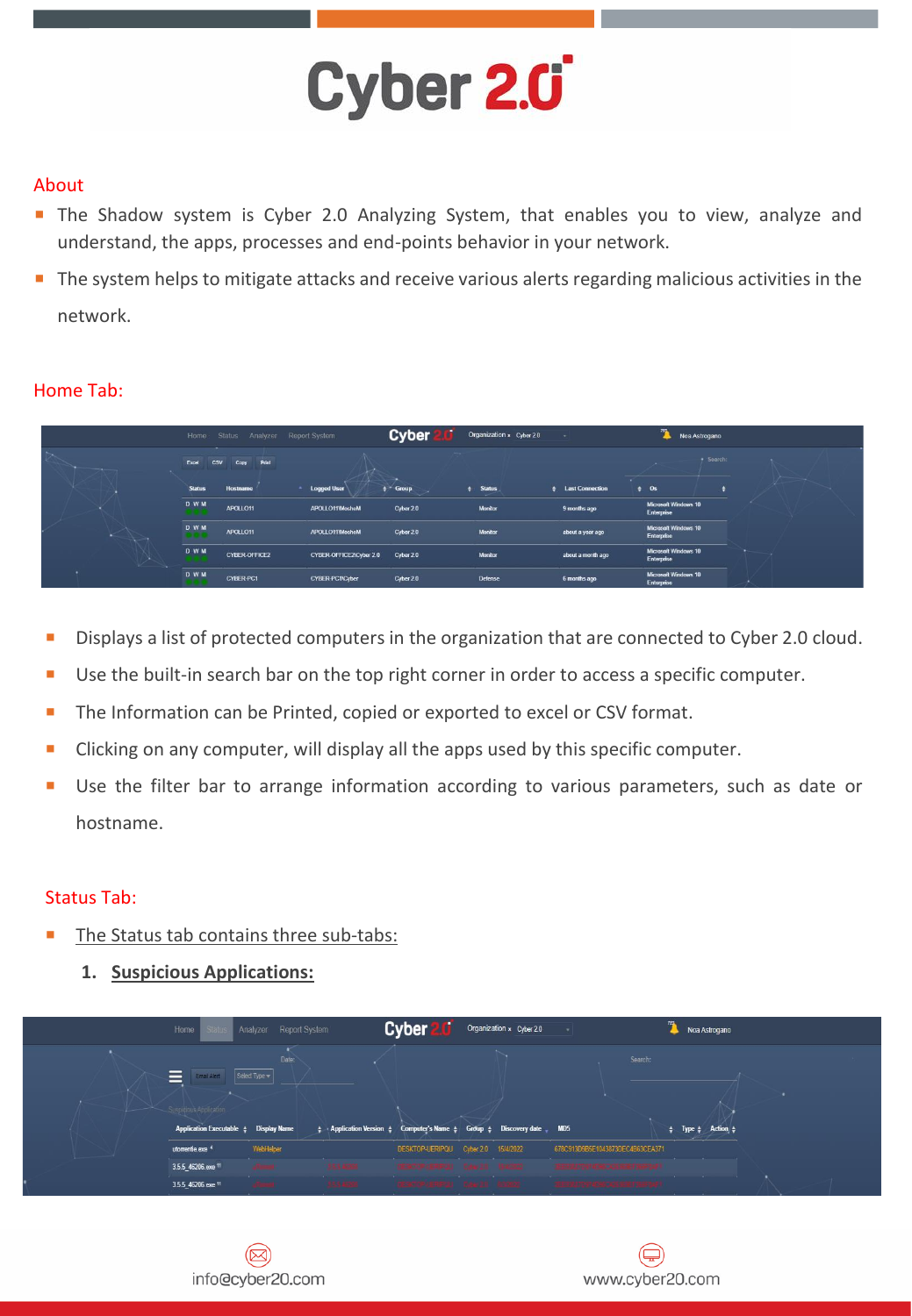- ❖ Displays all suspicious applications that were scanned by cyber-2.0.
- ❖ Displays Information regarding the suspicious app, such as: Application Executable, Display name, Application version, Computer's name, Discovery date, MD5.
- ❖ The color on the row indicates the severity of the alert.
- ❖ The Type and Actions columns on the table, indicates the category of the app and the recommend Action.
- ❖ Click on the 'Application Executable' Colum of any alert will open a link to virus total for more information regarding the app.

# **2. Category (Interesting Applications):**

|  | Analyzer Report System<br>Home                                                          |                                                       | <b>Cyber</b>                  | Organization x Cyber 2.0 |              | $\sim$           |                                                                                      | Noa Astrogano        |                  |
|--|-----------------------------------------------------------------------------------------|-------------------------------------------------------|-------------------------------|--------------------------|--------------|------------------|--------------------------------------------------------------------------------------|----------------------|------------------|
|  | Showing 1 to 10 of 23 entries (filtered from 1,816 total entries)<br>Catargory Applicat |                                                       |                               |                          |              |                  | 1                                                                                    | 3 Next Last          |                  |
|  | <b>Application Executable</b>                                                           | <b>Display Name</b>                                   | <b>Application</b><br>Version | Computer's<br>Name       | <b>Group</b> | <b>Discovery</b> | MD5                                                                                  | Type $\div$ A        |                  |
|  | WhatsAppSetup (1).exe                                                                   | WhatsApp                                              | 2 2 2 1 2.8                   | MOB-TALIAB               |              | 18/4/2022        | 9A70984D115C0D6079C81741968591CF                                                     | Social<br>Media      | Me               |
|  | ٠<br>MicrosoftEdge_X64_100.0.1185.39_100.0.1185.29.exe                                  | <b>Microsoft Edge</b><br><b>Installer</b>             | 100.0.1185.39                 | LAPTOP-<br>3H12L352      |              | 18/4/2022        | C3A047243FF2DCAA10674AEC7344AC6D                                                     | Browsers Me          |                  |
|  | stats-com.exe                                                                           | PDF Architect 8                                       | 8.0.130.15255                 | <b>ELIRANYOSEF</b>       |              | 18/4/2022        | EC79E9024C24B1D3AE4692FB7BD9BE5B Alert                                               |                      | نسجا<br>Ch<br>Ac |
|  | FileCoAuth.exe                                                                          | Microsoft<br>OneDriveFile Co-<br>Authoring Executable | 22.070.0403.0004 TB-SERVER    |                          |              | 18/4/2022        | BA1C2684BB256936B5A15DD518952604                                                     | Office               | Me               |
|  | TeamViewer.exe                                                                          | TeamViewer 14                                         | 14.4.2669.0                   | <b>ROTEM-5420</b>        |              | 18/4/2022        | 76B2F770381D110ACDB5B56E11863849                                                     | Remote Ch<br>Control | Ac               |
|  | TeamViewerQS14.exe                                                                      | TeamViewerQS14.exe                                    |                               | <b>ROTEM-5420</b>        |              | 18/4/2022        | 3E3EB448D2BE49C7E6EA33514448BE43                                                     | Remote<br>Control    | Ch<br>Ac         |
|  | tv $w32$ exe                                                                            | TeamViewer 14                                         | 14.4.2669.0                   | <b>ROTEM-5420</b>        |              | 18/4/2022        | C833F80E7E06D99C48D7A579EDADF245                                                     | Remote<br>Control    | Re<br>Ch         |
|  | $tv x64. exo$                                                                           | TeamViewer 14                                         | 14.4.2669.0                   | <b>ROTEM-5420</b>        |              | 18/4/2022        | 959DA2149B1A27BDA1A66B9E2F724A8F                                                     | Remote Re<br>Control | Ch               |
|  | Microsoft.SharePoint.exe                                                                | Microsoft SharePoint                                  | 22.070.0403.0004              | <b>TB-SERVER</b>         |              | 18/4/2022        | 4C0A477DAF0443DA7FE8114476AC1091                                                     | Office               | M                |
|  | OneDriveStandaloneUpdater.exe                                                           | <b>Standalone Updater</b>                             | 22.070.0403.0004 TB-SERVER    |                          |              | 18/4/2022        | CE45A0D60BCA738978151808EB948DD2                                                     | Office               | Re<br>Ch         |
|  | Showing 1 to 10 of 308,897 entries<br>- 1                                               |                                                       |                               |                          | First:       | Previous         | $\overline{\mathbf{3}}$<br>30,890<br>$\overline{\phantom{a}}$<br>- 5<br>$\mathbf{A}$ | Next<br>Last         | $\mathbf{r}$     |

- ❖ Displays interesting applications that were scanned by cyber 2.0
- $\cdot \cdot$  The applications are sorted by various colors representing these main categories Remote control apps, Media, Games, Network, browsers and more.
- ❖ To see the color of each category, press the button 'Email alert' on the top left.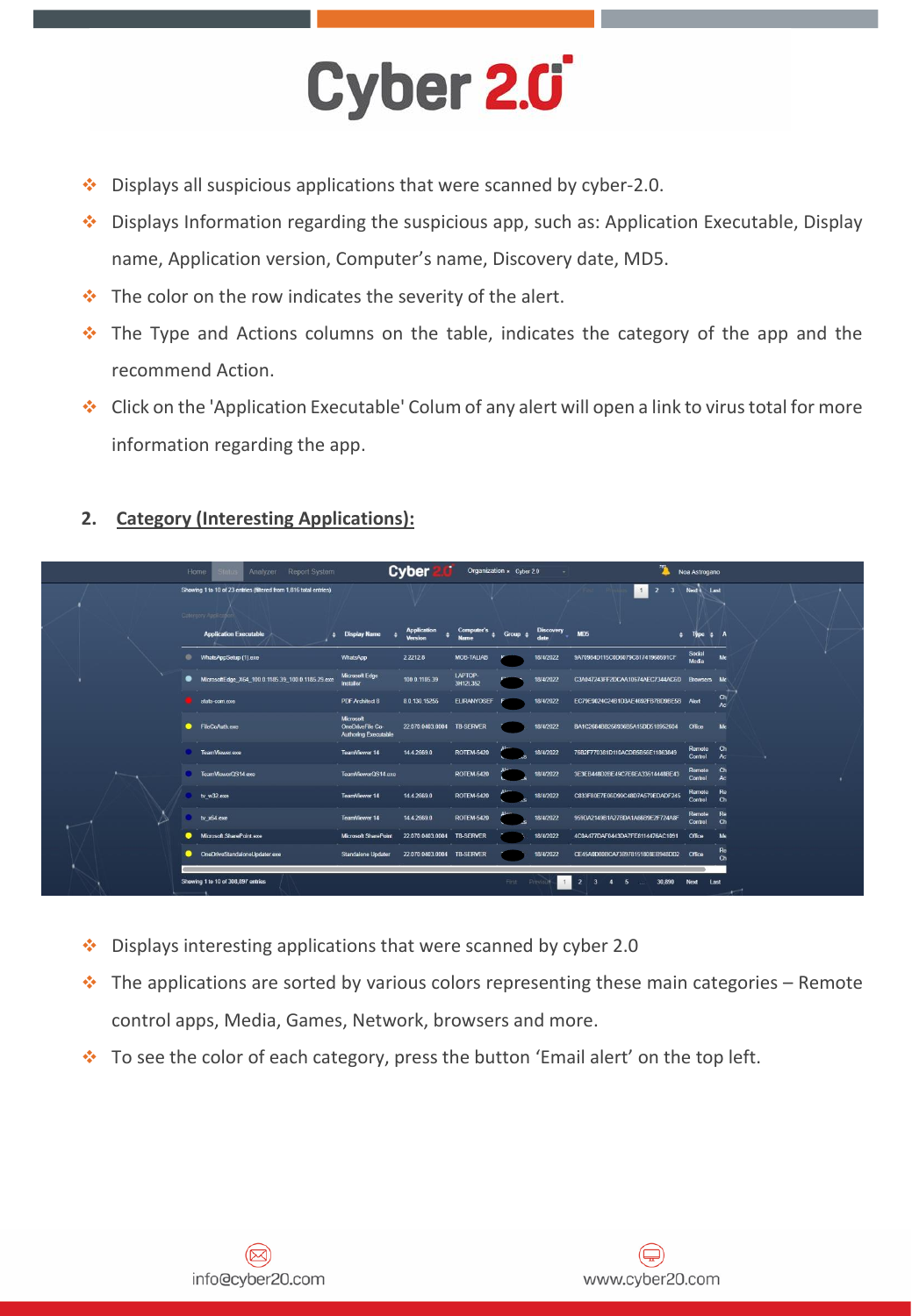## **3. Unknown Applications:**

|  | Home<br>Analyzer                                                   | <b>Report System</b>                           |                                      | <b>Cyber</b>               |              | Organization x Cyber 2.0 |                                                 |                 | Noa Astrogano           |
|--|--------------------------------------------------------------------|------------------------------------------------|--------------------------------------|----------------------------|--------------|--------------------------|-------------------------------------------------|-----------------|-------------------------|
|  | Showing 1 to 10 of 308,897 entries<br><b>Linkitown Application</b> |                                                |                                      |                            |              |                          | 12<br>$\overline{\mathbf{3}}$<br>4 <sub>5</sub> | 30,890          | Next Last               |
|  | <b>Application Executable</b>                                      | <b>Display Name</b>                            | <b>Application</b><br><b>Version</b> | Computer's<br><b>Name</b>  | <b>Group</b> | <b>Discovery</b><br>date | MD5                                             | Type            | <b>Action</b>           |
|  | net exe                                                            | <b>Net Command</b>                             | 10.0.22598.1                         | <b>TB-SERVER</b>           |              | 18/4/2022                | 984FB3D362F6E91FF29CA87BE7361986                | Network         | Network<br>check        |
|  | net1.exe                                                           | <b>Net Command</b>                             | 10.0.22598.1                         | <b>TB-SERVER</b>           |              | 18/4/2022                | BBB12714A2F24E7601D70CB4E1D264D1 Network        |                 | Network<br>check        |
|  | OfficeC2RClient.exe                                                | Microsoft Office Click<br>to-Run Client        | 16.0.14326.20900                     | LAPTOP-<br><b>HKPQ7GJN</b> |              | 18/4/2022                | 7D3627A5C8A96232DBE2E455F5C04F31                | Office          | Media                   |
|  | AM Delta Patch 1.363.541.0.exe                                     | Microsoft Antimalware<br><b>WU Stub</b>        | 1.363.567.0                          | DTC-ZURI                   |              | 18/4/2022                | 8E6C107066468B3DE3921C76E56963C4                | Ignore<br>List  | Choose<br><b>Action</b> |
|  | WhatsAppSetup (1).exe                                              | <b>WhatsApp</b>                                | 2 2 2 1 2 8                          | <b>MOB-TALIAB</b>          |              | 18/4/2022                | 9A70984D115C0D6079C81741968591CF                | Social<br>Media | Media                   |
|  | AM Delta exe                                                       | AntiMalware<br><b>Definition Update</b>        | 1.363.466.0                          | LAPTOP-<br>3H12L352        |              | 18/4/2022                | D17F05E8F882836A3123760DF5748B48                | Ignore<br>List  | Choose<br><b>Action</b> |
|  | AM Delta Patch 1.363.541.0.exe                                     | <b>Microsoft Antimalware</b><br><b>WU Stub</b> | 1.363.564.0                          | YAGEV-TK2                  |              | 18/4/2022                | 6AAFFF5611235D85307D9B1B552EA7ED                | Ignore<br>List  | Choose<br><b>Action</b> |
|  | AM_Delta_Patch_1.363.509.0.exe                                     | <b>Microsoft Antimalware</b><br><b>WU Stub</b> | 1.363.564.0                          | K-MICHAL732                |              | 18/4/2022                | 6E9B3045F29776BDC8F73DB7040B73B2                | Ignore<br>List  | Choose<br><b>Action</b> |
|  | AM Delta.exe                                                       | AntiMalware<br><b>Definition Update</b>        | 1.363.564.0                          | <b>LIORHAIM</b>            | a.           | 18/4/2022                | 36D66E2F718F287583063C9817C6FA31                | Ignore<br>List  | Choose<br>Action        |
|  | AM Delta Patch 1.363.544.0.exe                                     | <b>Microsoft Antimalware</b><br><b>WU Stub</b> | 1.363.564.0                          | LAPTOP-<br><b>88JH6C4T</b> |              | 18/4/2022                | A3EF4480C0E0A05FA6CC1A496E4617E9                | Ignore<br>List  | Choose<br>Action        |
|  | Showing 1 to 10 of 51,509 entries                                  |                                                |                                      |                            |              | LEnst                    | $\mathbf{3}$<br>17<br>$\boldsymbol{A}$          | 5,151           | Next<br>Last            |

❖ Displays new and unknown applications and updates that were scanned by cyber 2.0.

### More features of status tab:

- The status tab has a built-in search bar that can be accessed on the top right corner.
- Use the filter bar to arrange information according to date or type on the top left corner.
- Use the menu Icon on the top left corner to add the category or unknown applications.
- Email Alert feature:Set a personal email alert on the top left corner. the alert will notify you via email when an app from a specific category was active in your organization. Choose the desired category, and set the time and priority.

### Analyzer Tab:

|                               | Home                  | <b>Status</b><br>Report System<br>Artalyza |                                               | Cyber 2.0                     |                           |         |                          |                                  |            | Noa Astrogano          |  |
|-------------------------------|-----------------------|--------------------------------------------|-----------------------------------------------|-------------------------------|---------------------------|---------|--------------------------|----------------------------------|------------|------------------------|--|
|                               | Expel<br>csv          | <b>Print</b><br>Copy<br>Services           |                                               |                               |                           |         |                          |                                  |            | Soarch:"               |  |
|                               | Server<br><b>Name</b> | <b>Application Executable</b>              | Display<br><b>Name</b>                        | <b>Application</b><br>Version | Computer's<br><b>Name</b> | Group & | <b>Discovery</b><br>date | MD5                              |            | Link & Whitelist       |  |
|                               | Cloud 10              | directedatabaseupdater exe                 | <b>DirectX</b><br><b>Database</b><br>Updater  | 10.0.22598.1                  | <b>TB-SERVER</b>          |         | 18/4/2022                | 516BCC267718446193C883A6B24A5E4E |            |                        |  |
|                               |                       | Cloud 10 SearchHost exe                    | SearchHost exe                                | 522 8807 0.0                  | <b>TB-SERVER</b>          |         | 18/4/2022                | B79C9B4A289522ABB415C85813D04469 |            |                        |  |
|                               |                       | Cloud 10 StartMenuExperienceHost.exe       | Windows Start<br>Experience<br>Hont           | 10 0 22598.1                  | <b>TB-SERVER</b>          |         | 18/4/2022                | 29700AC0017834AB967B65FC72C3105F |            | $\scriptstyle\!\times$ |  |
|                               |                       | Cloud 10 w/mdr.exe                         | Windows logon<br>reminder                     | 10.0.22598.1                  | <b>TB-SERVER</b>          |         | 18/4/2022                | 6CA28D8558B144802C9F2D8E5B40B33A |            |                        |  |
| $\bullet \rightarrow \bullet$ | Cloud 10              | backgroundTaskHost exe-                    | Background<br><b>Task Host</b>                | 10.0.22598.1                  | <b>TB-SERVER</b>          |         | 18/4/2022                | 7B33C1F995C246F33B729BC0A8C06A5D |            | ∾                      |  |
|                               | Cloud 10              | dlhost oxo                                 | <b>COM Surrogate</b>                          | 10.0.22598.1                  | <b>TB-SERVER</b>          |         | 18/4/2022                | FCEC1AFC4403ECC96F801D0A79C3DE99 |            |                        |  |
|                               | Cloud 10              | RuntimeBroker.exe                          | <b>Runtime Broker</b>                         | 10.0.22598.1                  | <b>TB-SERVER</b>          |         | 18/4/2022                | F0FBBF63BFE4013430F0968183580EB7 | <b>Unk</b> |                        |  |
|                               | Cloud 10              | skill exe                                  | <b>Windows</b><br><b>Activation</b><br>Client | 10.0.22598.1                  | <b>TB-SERVER</b>          |         | 18/4/2022                | 5376B216F21B719C8BBAFC62D2DBD01D |            |                        |  |
|                               | $\bullet$             | Cloud 10 SppExtComObj Exe                  | KMS<br>Connection<br><b>Broker</b>            | 10.0.22598.100 TB-SERVER      |                           |         | 18/4/2022                | DFA9FAD4734CED0607AB4A37C33A9246 |            | $\boldsymbol{\times}$  |  |
|                               |                       |                                            |                                               |                               |                           |         |                          |                                  |            |                        |  |
|                               |                       | info@cyber20.com                           |                                               |                               |                           |         |                          | www.cyber20.com                  |            |                        |  |